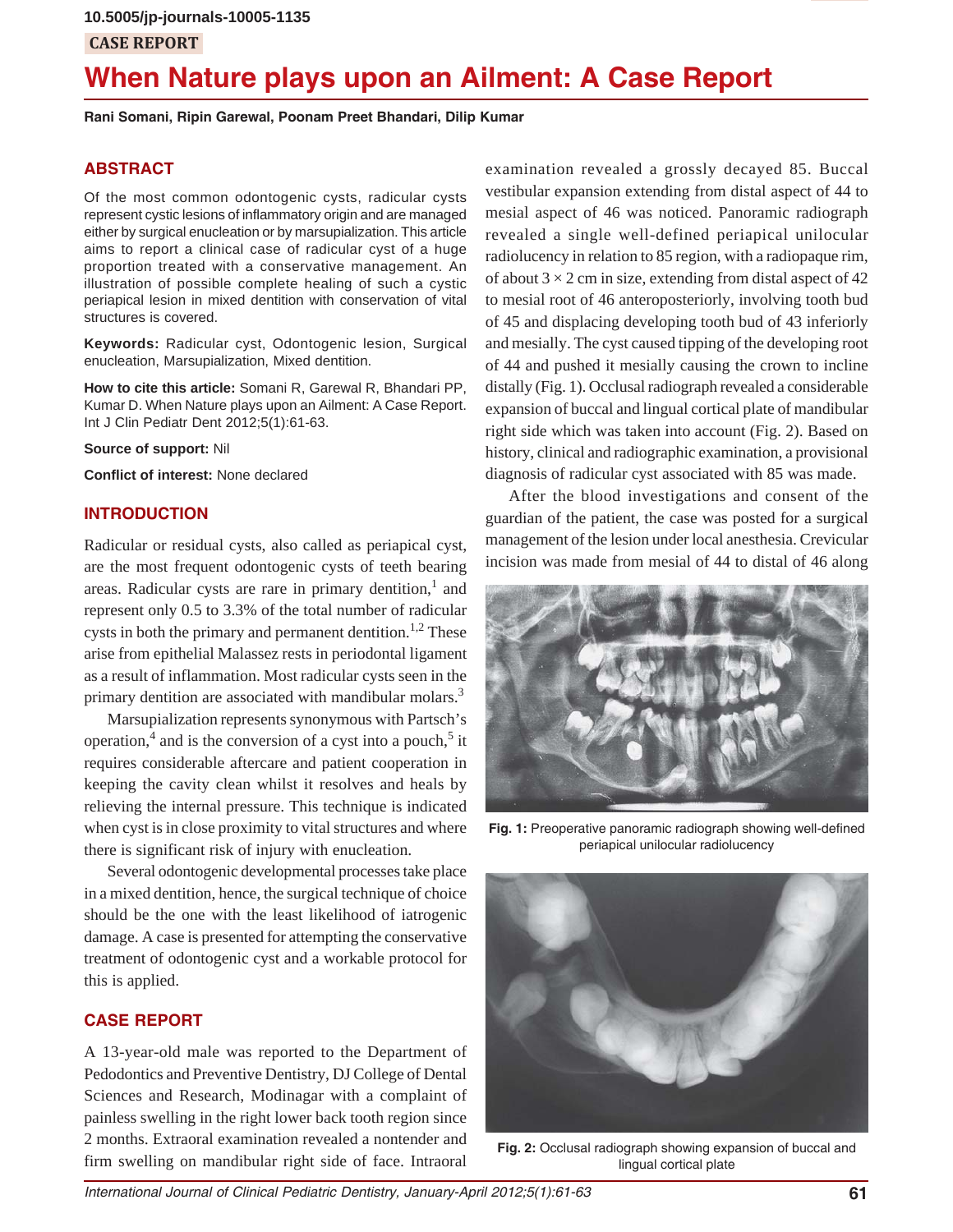the gingival margin and mucoperiosteal flap was raised. The socket margins were widened to gain access to the cystic cavity and cavity was decompressed (Fig. 3). The lingual cortical plate was left intact. Eighty-five was extracted (Fig. 4). Part of cystic lining was excised and developing tooth bud of 45 was removed based on operator's understanding and expert opinions (Fig. 5). Wound irrigation was done with normal saline and excised cystic lining was sent for histopathology examination. The flap was sutured back with simple interrupted sutures. The cystic cavity remained exposed through extraction socket of 85.

The surgical defect was packed with ribbon gauze soaked in betadine ointment. An obturator was prepared to promote bone healing, to prevent food accumulation and to maintain a patent surgical opening (Fig. 6).

Ribbon gauze dressing, dipped in betadine and glycerine to keep the cavity moist was replaced every alternate day for a period of 6 months. A bimonthly panoramic X-ray aided in keeping a track on the healing of site. A substantial reduction in the size of the cystic cavity as well as uprighting and promotion of eruption of 43 was seen in a 6 months follow-up panoramic X-ray (Fig. 7).



**Fig. 3:** Flap reflected from 44 to 46 region to expose the cystic site



**Fig. 4:** Extracted 85



**Fig. 5:** Removed developing tooth bud of 45



**Fig. 6:** Obturator placed over surgical site



**Fig. 7:** Postoperative panoramic X-ray at 6 months

Histologically, a nonkeratinized stratified squamous epithelium, arcading pattern of proliferation and dense chronic inflammatory cell infiltrate were evident which were consistent with the diagnosis of radicular cyst (Fig. 8).

A lingual arch space maintainer was planned and placed to prevent mesial migration of 46 and to promote eruption of 44 into normal occlusion (Fig. 9).

#### **DISCUSSION**

Cysts are usually enucleated, where the cystic lining is separated from its inner bony surface and removed and cavity is allowed to fill with blood clot. However, a cyst can be marsupialized to relieve the internal pressure as well.